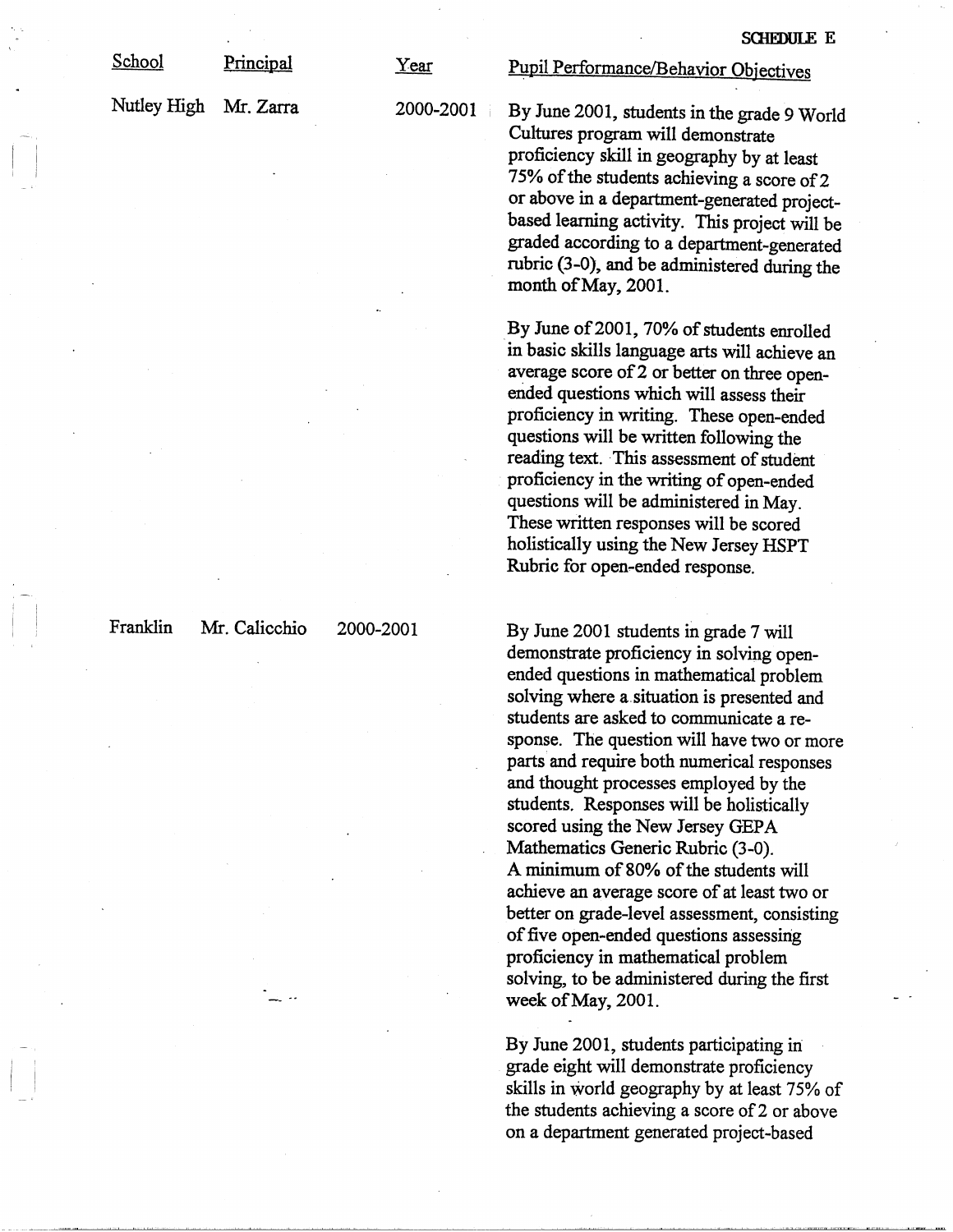Franklin School (cont'd)

Spring Garden Mrs. Clerico

learning activity, graded according to a standardized department rubric (3-0) to be administered during the first week of May, 2001.

2000-2001 By June 2001, students in grades kindergarten through four $(K-4)$  will demonstrate proficiency in language arts literacy which includes vocabulary, comprehension, listening, writing, and speaking. This will be accomplished by reading each day for enjoyment for a minimum of 15 minutes, by keeping a reading log, a word wall, and a vocabulary journal of new words as well as phrases in order to improve all language literacy skills. A minimum of 80% of the students will achieve a score of 80% on a teacherconstructed assessment which will include multiple choice and open-ended questions. Open-ended questions will be scored by a rubric.

> By June 2001, students in grades five and six (5 & 6) will demonstrate proficiency in utilizing mental maps to organize information about people, places, and environments appropriate to the curriculum. A minimum of 80% of the students will achieve a minimum score of 2 on a teacherdeveloped performance assessment which is appropriate to each grade level. The assessment will be scored according to a four point rubric, similar to that utilized by the state, ranging from O to 3.

Washington Dr. Boyd

2000-2001 By June 2001, students in grade four (4) at Washington School will be at 70% proficient or advanced proficient on the Language Arts Literacy portion ofESPA 2001.

> By June-2001, students in grade four(4) at Washington School will be at 70% proficient or advanced proficient on the Mathematics portion of ESPA 2001.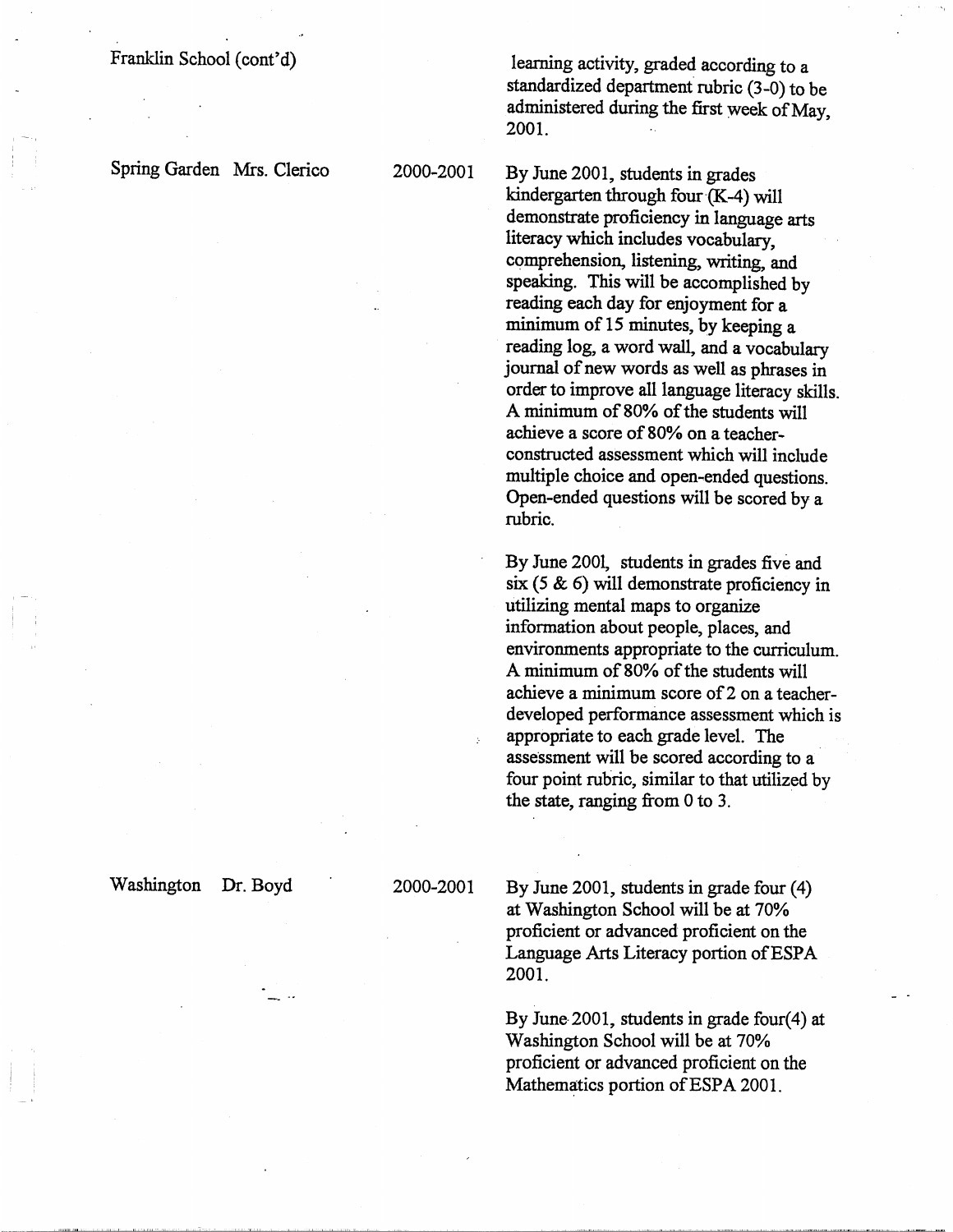Mrs. Dowse 2000-2001 By June 2001, students in grade four (4) at Y antacaw School will be at 70% . proficient or advanced proficient on the Language Arts Literacy portion of ESPA 2001.

> By June 2001, students in grades five and **six** ( *5* & 6) will demonstrate proficiency in utilizing mental maps to organize information about people, places, and environments appropriate to the cuniculum. A minimum of 80% of the students will achieve a minimum score of 2 on a teacherdeveloped performance assessment which.is appropriate to each grade level. The assessment will be scored according to a four point rubric, similar to that utilized by the state, ranging from O to 3.

Lincoln

Dr. Mutch

2000-2001 By June 2001, students in grade four (4) at Lincoln School will be at 70% proficient or advanced proficient on the Language Arts Literacy portion of ESPA 2001.

> By June 2001, students in grade four(4) at Lincoln School will be at 75% proficient or advanced proficient on the Mathematics portion of ESPA 2001.

Radcliffe

Mrs. Francioso

2000-2001 By June 2001, students in grade four (4) at Radcliffe School will be at 70% proficient or advanced proficient on the Language Arts Literacy portion ofESPA 2001.

> By June-2001, students in grades five and  $s$ ix (5  $\&$  6) will demonstrate proficiency in utilizing mental maps to organize information about people, places, and environments appropriate to the curriculum. A minimum of 80% of the students will achieve a minimum score of 2 on a teacher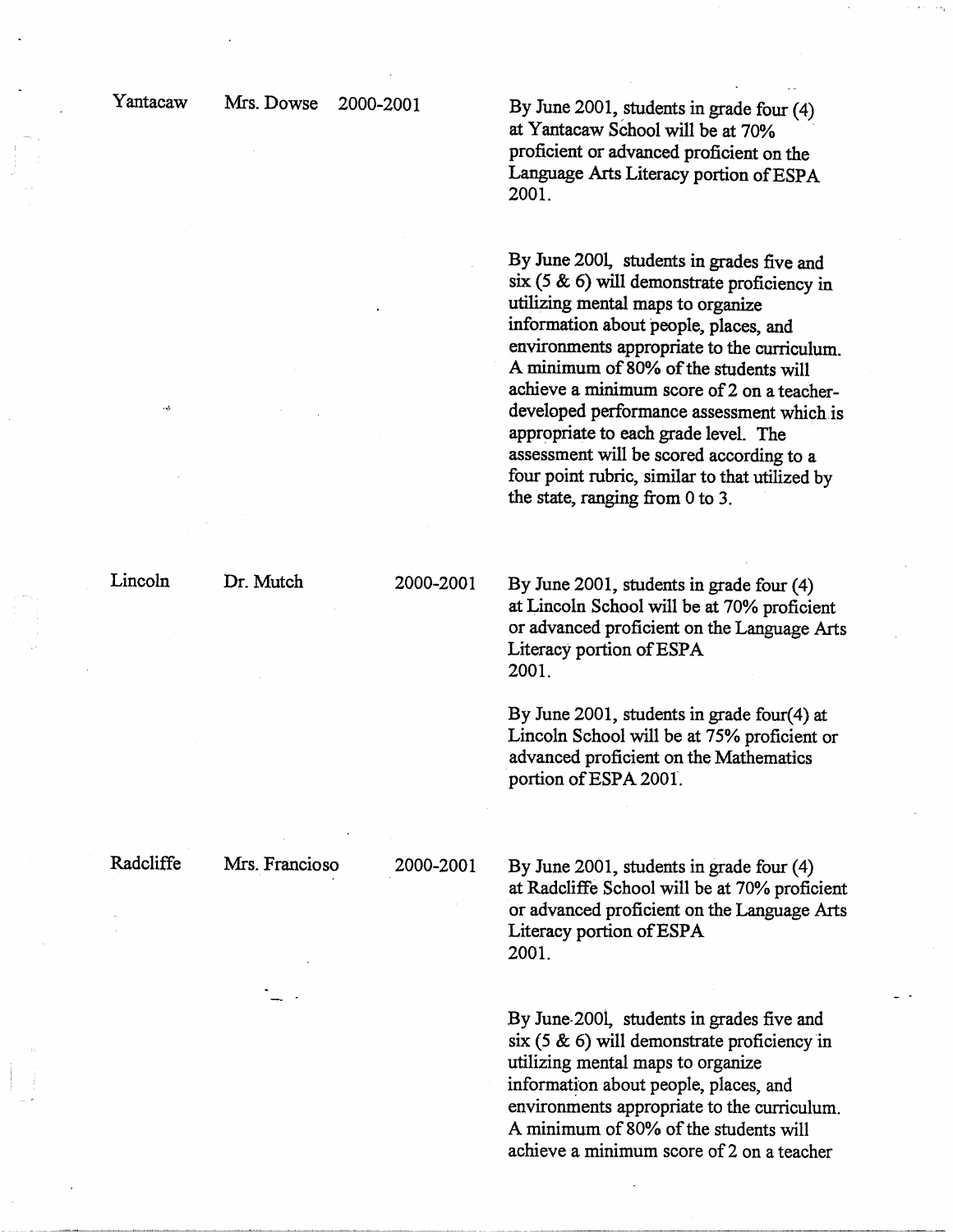Radcliffe (cont'd)

•

developed performance assessment which is appropriate-to each grade level. The assessment will be scored according to a four point rubric, similar to that utilized by the state, ranging from O to 3 .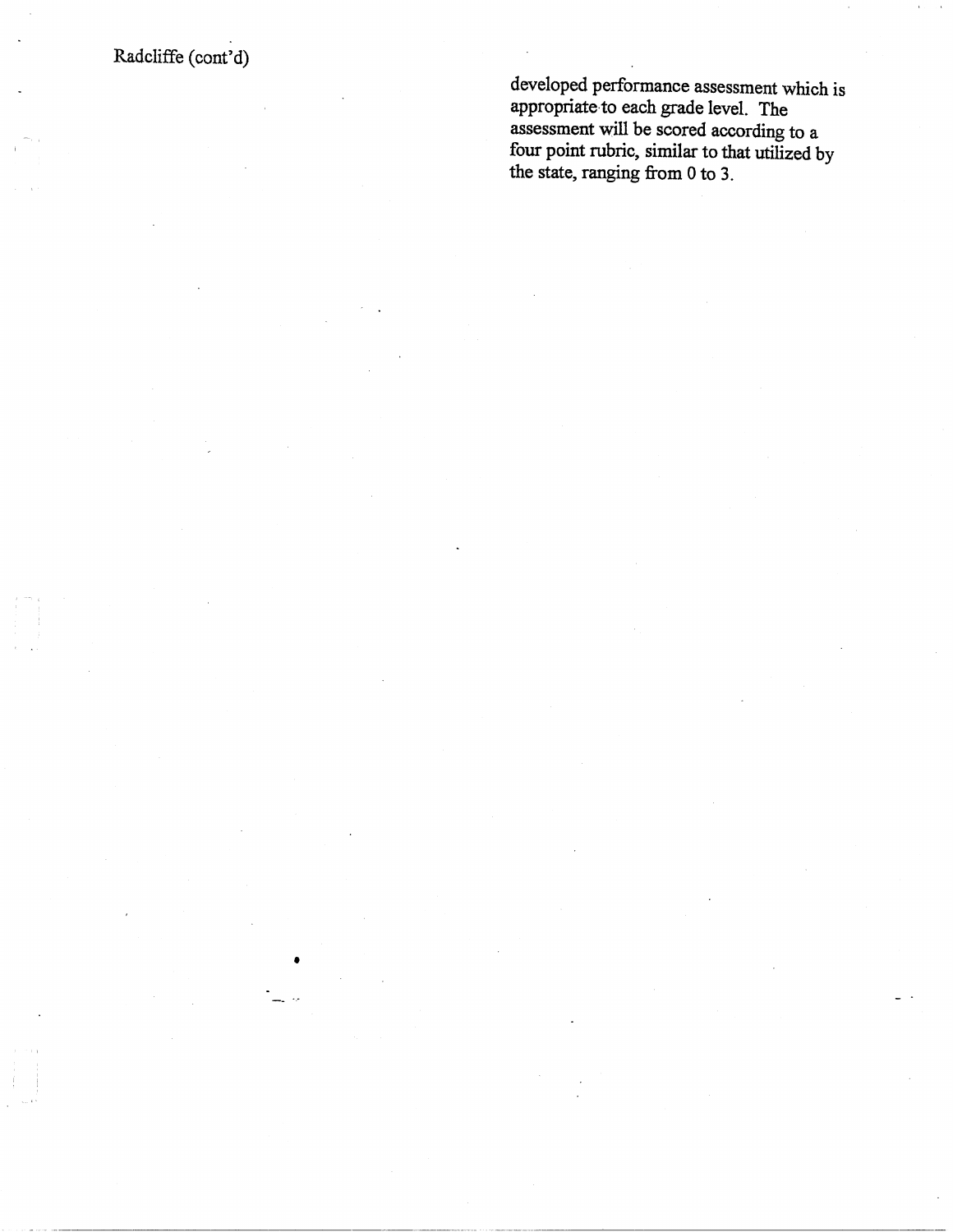# II. Achievement of Performance Objectives (N.J.A.C. 6:8-4.4)

The following details the district's progress in meeting the student performance objectives which were approved by the County Superintendent of Schools on August 24, 1999.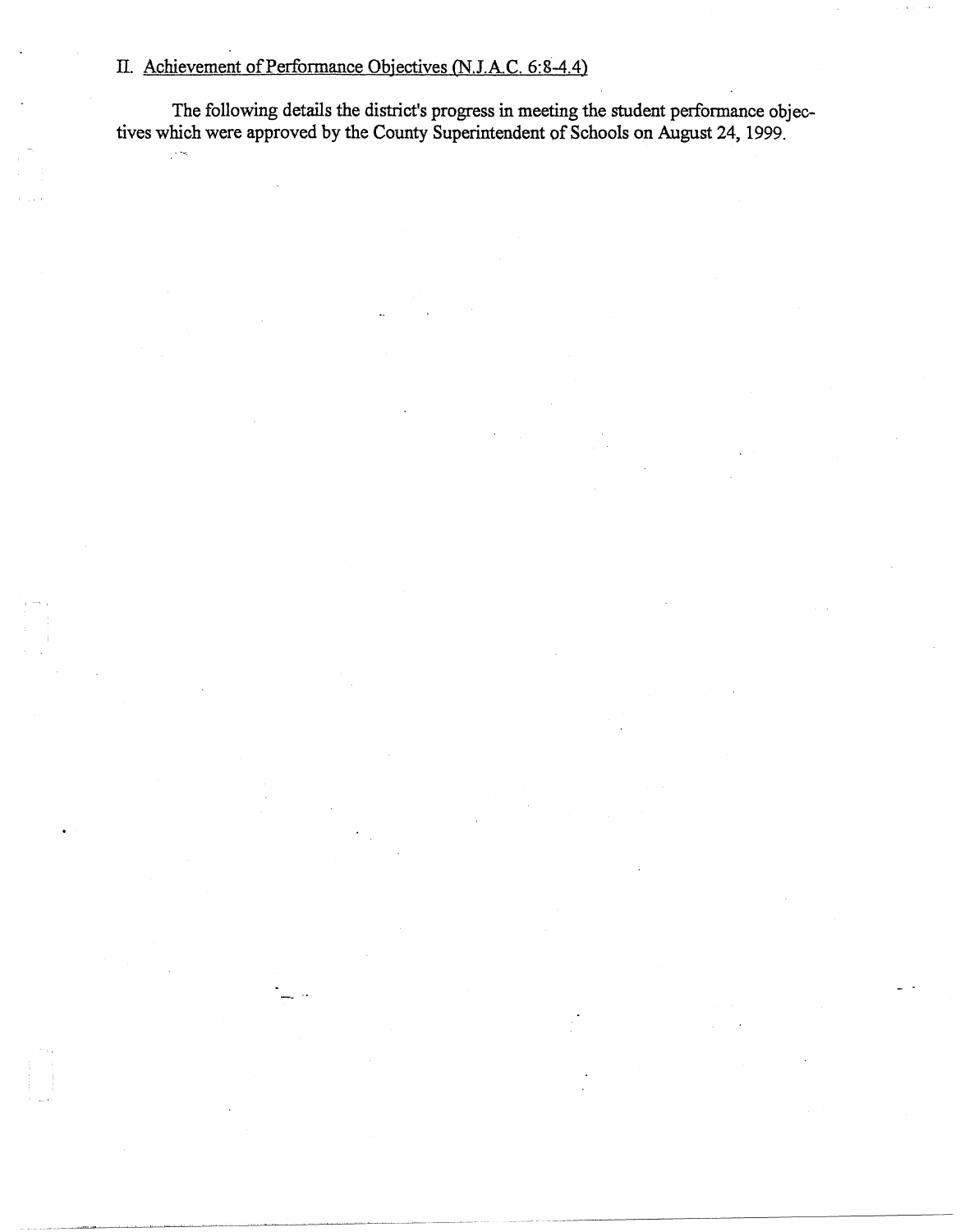# Progress of District Objectives School Principal Year

Nutley High Mr. Cocchiola 1999/2000

By June of 2000, students enrolled in a level one world language class (Latin, French, Italian, Spanish), will achieve a score of 70% or better in a criterionreferenced test comprised of selected vocabulary words in English with Latin roots and also used in French, Italian and Spanish. These words will be studied throughout the year in their respective language class. This common list of words will reinforce the development of vocabulary skills addressed on the PSAT and SAT.

### Results

In May of 2000, 192 students enrolled in level one world language classes (Latin, French, Italian and Spanish), were given a vocabulary test which consisted of English words with Latin roots and also used in French, Italian, and Spanish. The words were studied throughout the school year in the respective language classes. The list reinforced development of important vocabulary skills and also addressed· vocabulary skills tested on the PSAT and SAT. Ninety-one percent of all students tested received a grade of 70% or higher on this criterion-referenced test.

By June of 2000, 70% or better of the students enrolled in the computer applications classes will pass a criterion- referenced test comprised of questions concerning the proper use of the Internet focusing on internet ethics and etiquette with a grade of 70% or better.

### Results

Instruction on the above referenced subjects was given during the course of this school year to all students in the required Computer Applications classes. Students were then evaluated using both an Internet based quiz and a written quiz.

Of the 263 students who were evaluated, 231 or 87% achieved a score of 70% or better.

Franklin Dr. Vivinetto 1999/2000

By June 2000, students in level one world language class (Latin, Italian, Spanish, French, will achieve a score of 70% or better in a criterion-referenced test comprised of selected vocabulary words in English with Latin roots also used in · French, Italian and Spanish. These words will be studied throughout the year in their respective language class. This common list of words will reinforce the development of vocabulary skills addressed onthe GEPA (Grade Eight Proficiency Assessment) and the PSAT and SAT.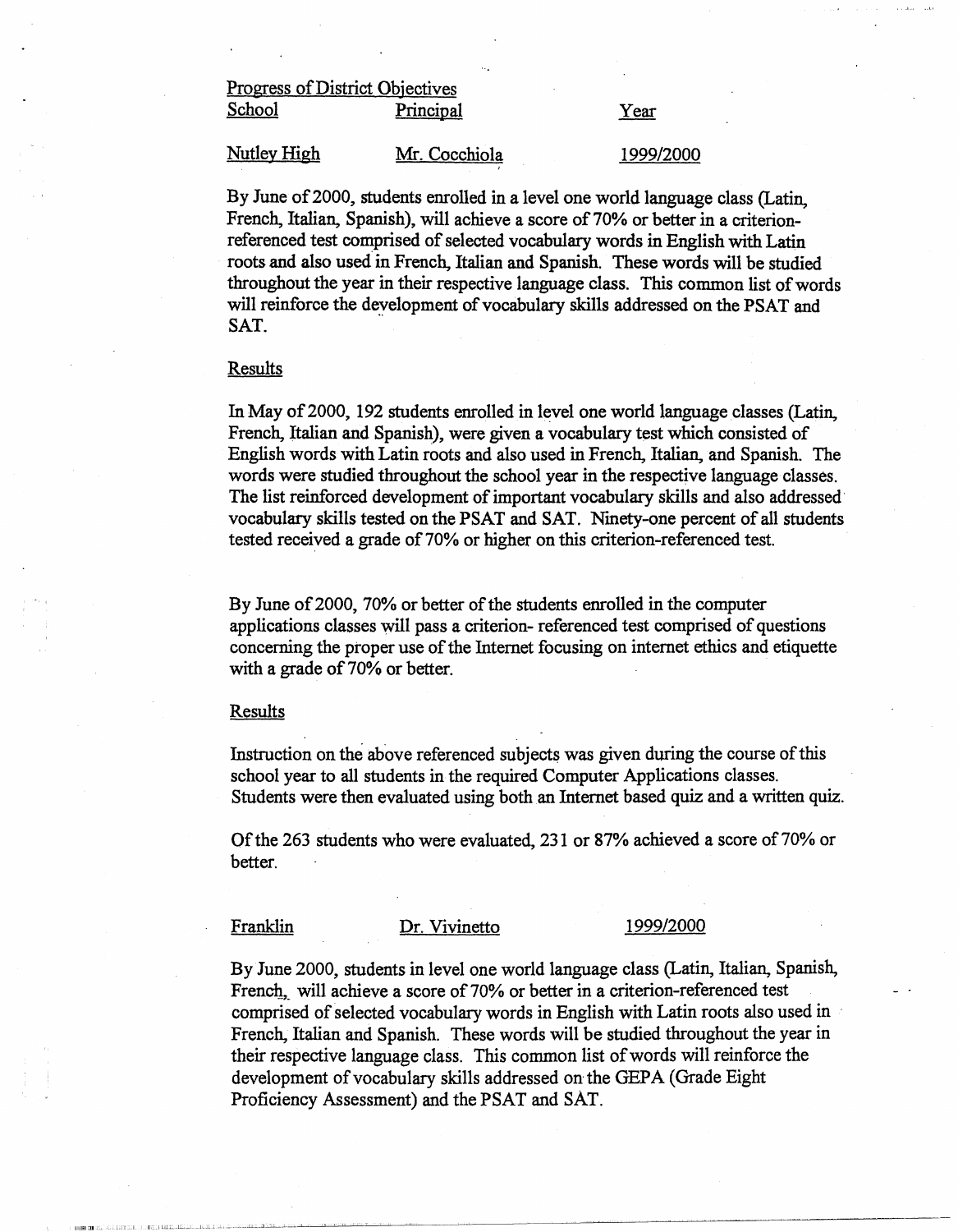## Results

In September of the 1999/2000 school year world language teachers at Franklin School met with the principal to formulate a review of the world language curriculum re the use of vocabulary studied in relation to the seventh and eighth grade course objectives, skills arrays and content core standards. Monthly department meetings and additional meetings resulted in the development of a vocabulary test which consisted of English words with Latin roots and also used in French, Italian, and Spanish. The test was administered in May of 2000 to 229 students enrolled in the world language classes. The words were studied throughout the school year in the respective language classes. The list reinforced development of important vocabulary skills and also addressed vocabulary skills tested on the GEPA and future PSAT and SAT tests. Ninety-nine percent of all students tested received a grade of 70% or higher on this criterion test.

By June 2000, given a problem-based research project in the area of social studies utilizing computer technology, as well as other related resources, 80% of the students at each grade level (7-8) will score a grade of C or better.

# Results

In September of the 1999-2000 school year, the social studies teachers a the Franklin School met with the principal and social studies coordinator to review the integration of computer technology in the social studies curriculum. Inservice training in the use of the Internet and web-quests was provided by department members proficient in the fusion of computer technology. A problembased research project concerning the history of constitutional issues was designed by the staff. Students researched the historical origins of the United States Constitution and the application of the Bill of Rights throughout the nation's history. Eighty-eight percent **(88%)** of the students scored a grade of Cor better on the final written research project. In addition, a web site · incorporating much of the student research was added to the Franklin School web page.

### Spring Garden Mrs. Clerico 1999-2000

By June 2000, at least 80% of the students in grades one and two (1&2) will demonstrate proficiency in solving open-ended questions in mathematical problem solving, where a situation is presented and students are asked to communicate a response. The question will have two or more parts and require both numerical responses and explanations or mathematical arguments, which help reveal thought processes employed by the students.

Possible responses may include the following:

- Demonstration of a procedure
- Written explanation
- . Diagram to fit specific condition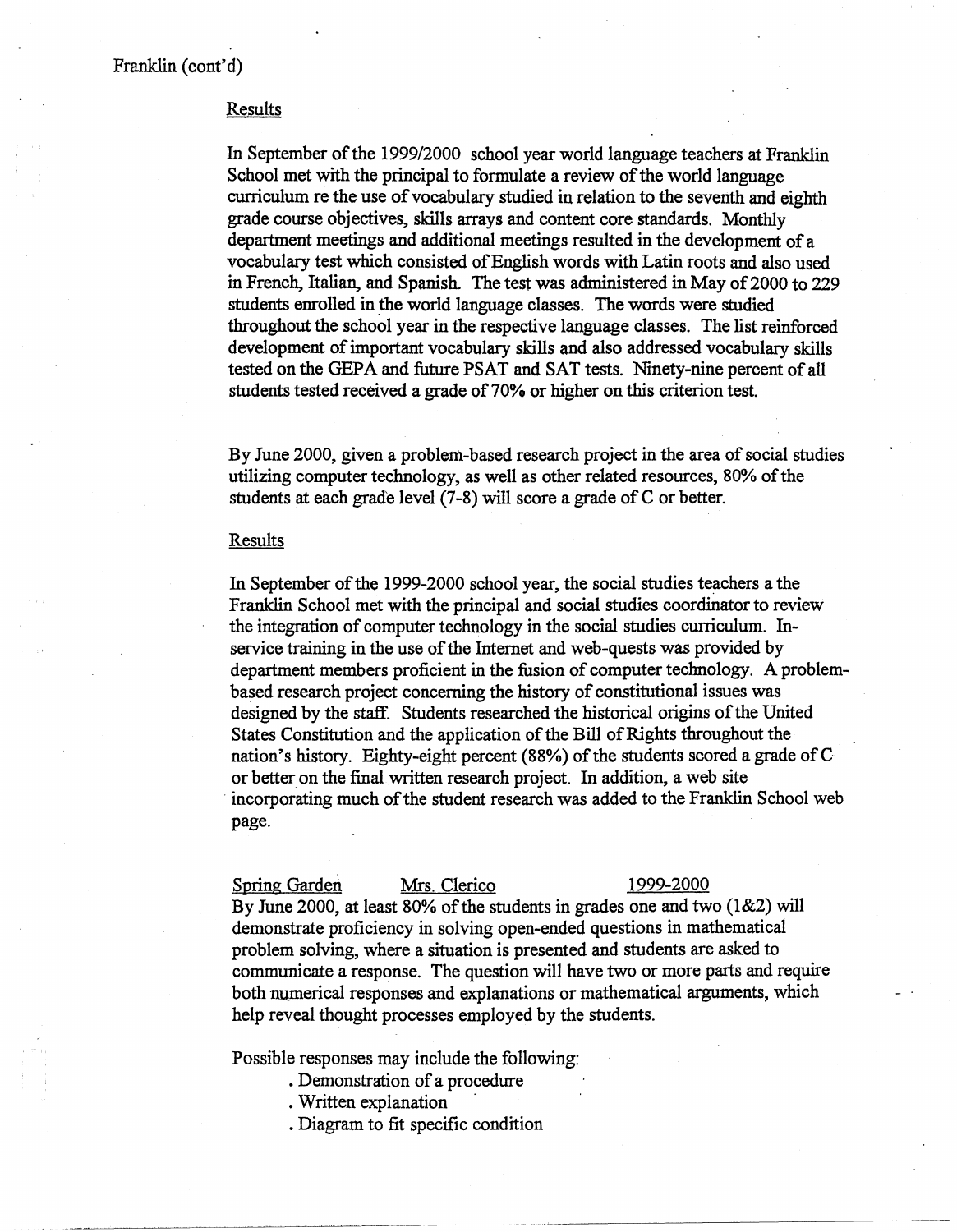or enhance an explanation • Description or extension of a pattern.

Responses will be holistically scored using the New Jersey ESPA Mathematics Generic Rubric (3-0). A minimum of 80% of the students will achieve an average score of at least 2 or better on a grade-level assessment, consisting of five openended questions assessing proficiency in mathematical problem solving, to be administered during the first week of June.

### Results:

More than 95% of the students in grades one and two  $(1\&2)$  achieved an average score of at least two or better on a grade level assessment consisting of five openended questions scored using the New Jersey ESPA Mathematics Generic Rubric.

By June 2000, students in grades three through six (3-6) will demonstrate proficiency in a problem-based research project in the area of social studies utilizing computer technology as well as related resources. A minimum of 80% of the students at each grade level, three through six, will score a grade of C or better. The final written project will be evaluated by the classroom teacher.

### Results

More than 95% of the students in grades three to six (3-6) have demonstrated proficiency in a variety of social studies projects and have successfully achieved a grade of  $C$  or better on a final written project.

### Washington Mr. D'Aloia 1999/2000

By June 2000, students in grades three through six (3-6) will be given a problembased research project in the area of social studies, utilizing computer technology, as well as other related resources. Eighty percent (80%) of the students at each grade level (3-6) will score a grade of C or better. The final written project will be evaluated by the classroom teacher.

# **Results**

During the 1999/2000 school year, monthly.grade level meetings were held with thjrd;fourth, fifth and sixth grade faculty to determine proficiencies expected for our school level objective involving a problem-based research project in the area of social studies, utilizing computer technology, as well as other related resources. Appropriate strategies were also discussed. Lesson plans for social studies were designed in conjunction with the projects to be researched.

The third and fourth grade students used the Internet program encyclopedia. com to access information about the U.S. states. The fifth graders researched a decade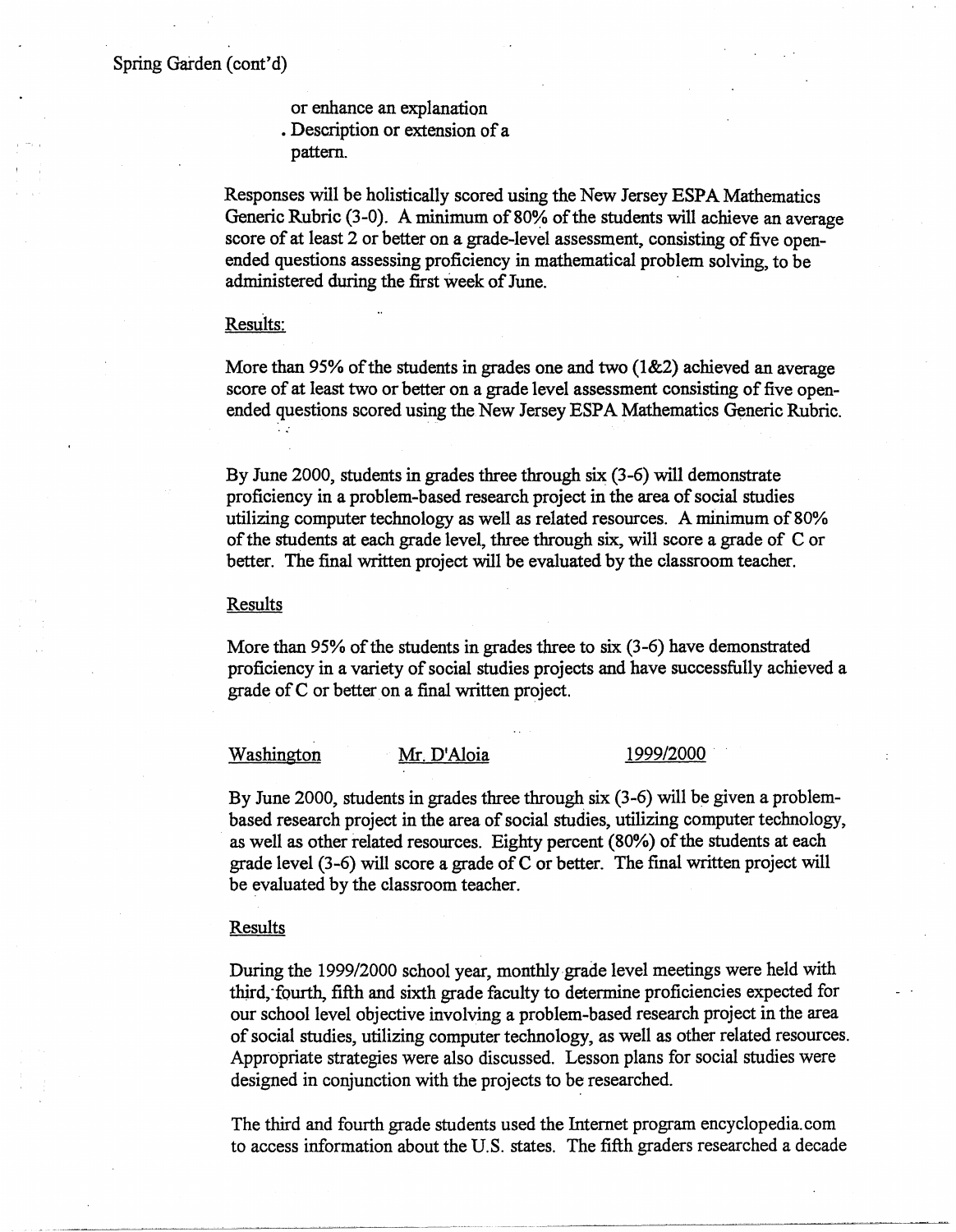of the past century and selected famous people and historic events to write about. The sixth graders researched Ancient Egypt and developed research projects around this theme.

The final written projects were evaluated by the individual classroom teachers. Eighty percent (80%) of the students at each level (3-6) scored a grade ofC or better. These results enabled us to meet our objective for this year.

By June 2000, students in grades one and two  $(1&2)$  will demonstrate proficiency in solving open-ended questions in mathematical problem solving, where a situation is presented and students are asked to communicate a response. The questions will have two or more parts, and require both numerical responses and explanations or mathematical arguments, which help reveal thought processes employed by the students.

Possible responses may include the following:

- Demonstration of a procedure
- . Written explanation
- Diagram to fit specific condition or enhance an explanation
- Description or extension of a pattern.

Responses will be holistically scored using the New Jersey ESPA Mathematics Generic Rubric  $(3-0)$ . A minimum of 80% of the students will achieve an average, score of at least 2 or better on a grade-level assessment, consisting of five openended questions assessing proficiency in mathematical problem solving, to be administered during the first week of May.

### Results

During the 1999/2000 school year, monthly grade level meetings were held with first and second grade faculty to determine proficiencies expected for our school level objective involving mathematical open-ended questions. Appropriate strategies were also discussed. Lesson plans for math classes were designed in conjunction with open-ended questions. Five practice problems, developed by teachers, were administered and corrected the week before the actual testing. In addition audio-visual materials, and computer software programs, were utilized to reinforce strategies.

In June 2000, five open-ended mathematical problems were administered to grades one and two. One problem was given each day in math class. The teachers used holistic scoring for grading each question. The results proved to be very successful. More than 80% of the students at Washington School, grades one and two, scored at least a 2 or better for an average score of the five problems tested. These results enabled us to meet our objective for this year.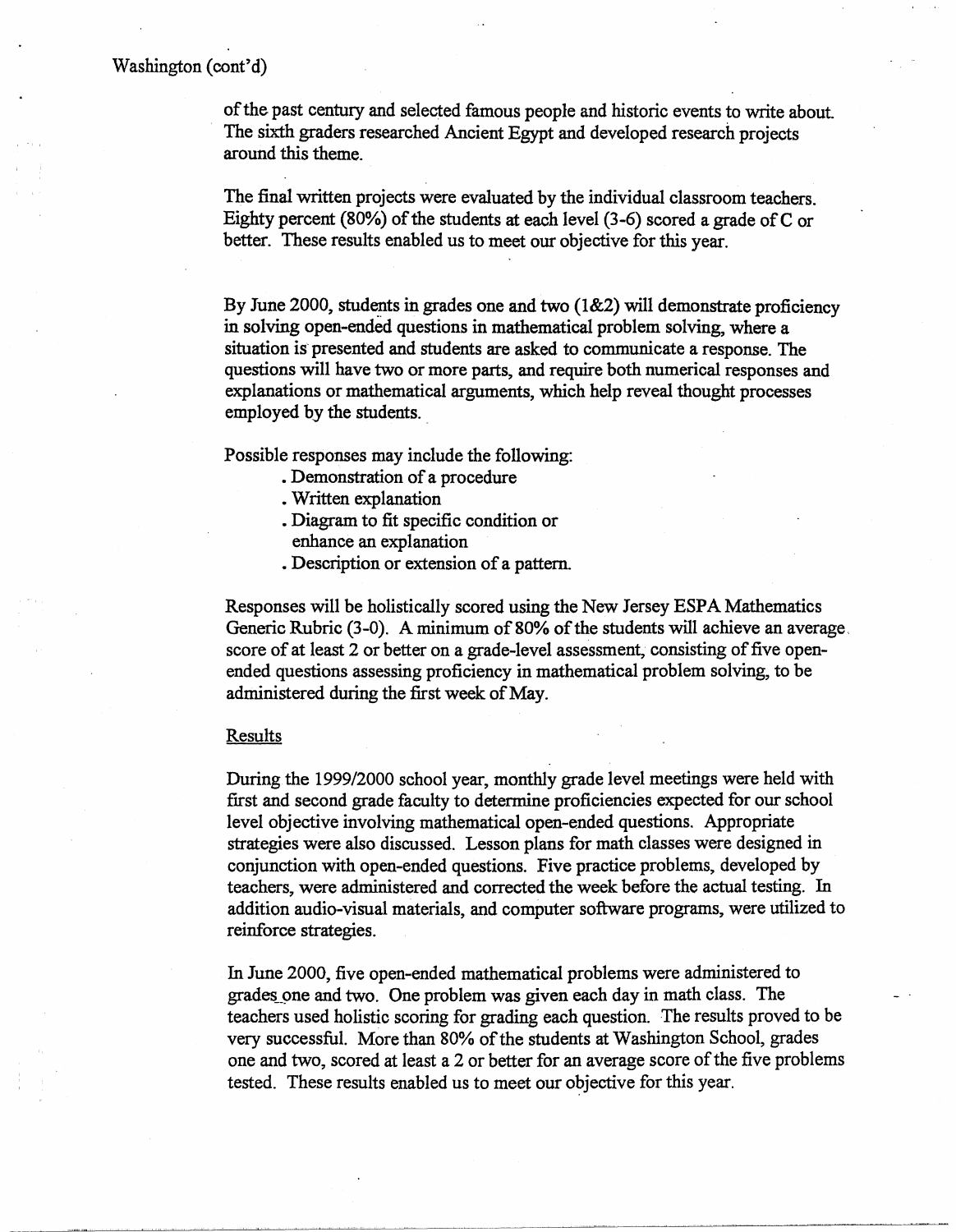By June 2000, students in grades three through six (3-6) will be given a problembased research project in the area of social studies utilizing computer technology as well as other computer related resources. Eighty percent (80%) of the students at each grade level (3-6) will score a grade of C or better. The final written project will be evaluated by the classroom teacher.

By June 2000, students in grades one and two (1&2) will demonstrate proficiency in solving open-ended questions in mathematical problem solving where a situation is presented and students are asked to communicate a response. The questions will have two or more parts, and require both numerical responses and explanations or matliematical arguments, which help reveal thought processes employed by the students.

Possible responses may include the following:

- Demonstration of a procedure
- . Written explanation
- Diagram to fit specific condition or enhance an explanation.
- Description or extension of a pattern.

Responses will be holistically scored using the New Jersey ESPA Mathematics Generic Rubric (3-0). A minimum of 80% of the students will achieve a score of a two or better on a grade-level assessment, consisting of five open-ended questions **assessing** proficiency in mathematical problem solving, to be administered prior to June 1, 2000.

# Results (for both objectives)

During the 1998-1999 school year, monthly grade level meetings were held with grade 1-6 instructors. Teachers analyzed skill areas and then class activities were developed that enabled all the learners to correctly complete the open-ended math questions that were introduced in grades one and two. Practice math questions were utilized to check for recall of knowledge.

In mathematics open-ended questions, grade one, 100% of the students scored a two or better. In grade two, 100% of the students scored a two or better.

In grades three through six (3-6) teachers provided and monitored related skills in the area of computer technology and related resources. The youngsters utilized the Internet, Grolier's Multimedia Encyclopedia, and other research related materials ..

The students in grade three were given a problem-based research project in the area of social studies utilizing computer technology as well as other computer related resources.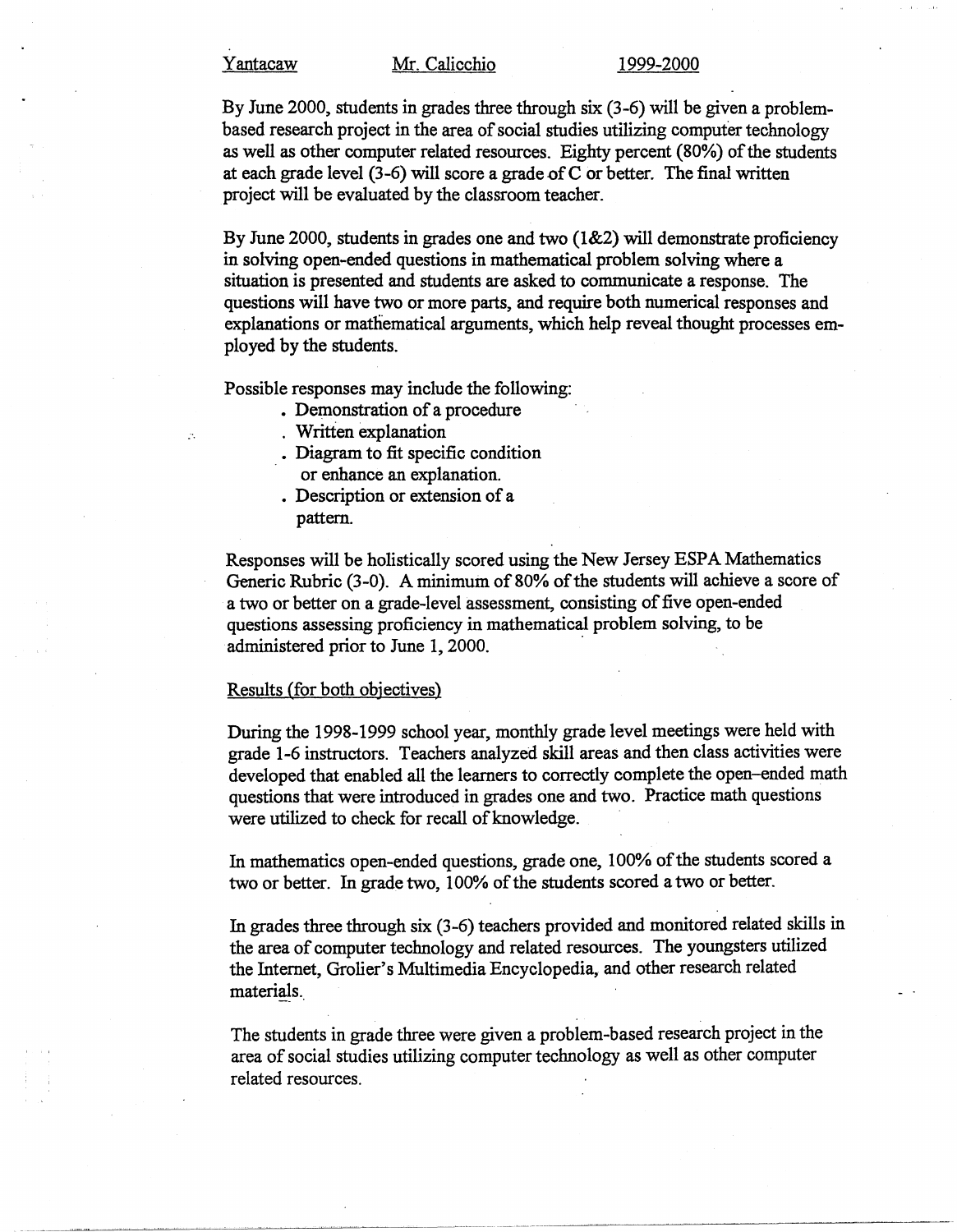The students have been studying the Italian this year. In order to incorporate, and integrate this area, the project was to research historic sites in Italy. Each child was assigned a particular site. The Internet and Web sites were located for gathering information on the library computers and the computers in the classrooms.

The students gathered information and then answered a list of prepared questions relating to each site.

The students in grade three successfully completed the questions and 100% of the students received a grade of 'C' or better.

The students in grade four were to research a famous New Jerseyan or a famous· place in New Jersey. Each student was required to complete an outline, utilize several sources from the Internet, and Grolier's Multimedia Encyclopedia (GME) to incorporate five out of the nine questions into a report. In grade five, 100% of the class scored a 'C' or better and 83% of the class received an 'A'.

Students in  $6<sup>th</sup>$  grade social studies were required to complete a report on various topics of ancient Egyptian history (pyramids, cuneiform, pharaohs, etc.).

- 1. Each student was required to complete an outline of questions for their topic and then address their questions in their research.
- 2. Students had to use at least five sources. Three of these sources had to be from the Internet. The other sources could be books, encyclopedias, etc. Students were taught how to paraphrase information from sources and document in a bibliography.
- 3. A bibliography was also required when reports were submitted.
- 4. All reports were to be a maximum of four pages.
- 5. In grade 6, 100% of the students wrote fulfilling requirements and received a grade of 'C' or better.

## Lincoln Dr. Mutch 1999/2000

By June 2000, students in grades three through six (3-6) will complete a problembased research project in the area of social studies. The students will utilize computer technology as well as other related resources to gather information and produce a written product. Eighty percent (800/4) of the students at each grade level (3-6) will score a letter grade of C or better. The final written project will be evaluated by the classroom teacher.

### Results

In grades three (3) through six (6), the principal and the teachers along with the school librarian met throughout the school year to plan and to execute research in the area of social studies through the use of computer technology. The students were also given the opportunity to utilize other related resources to gather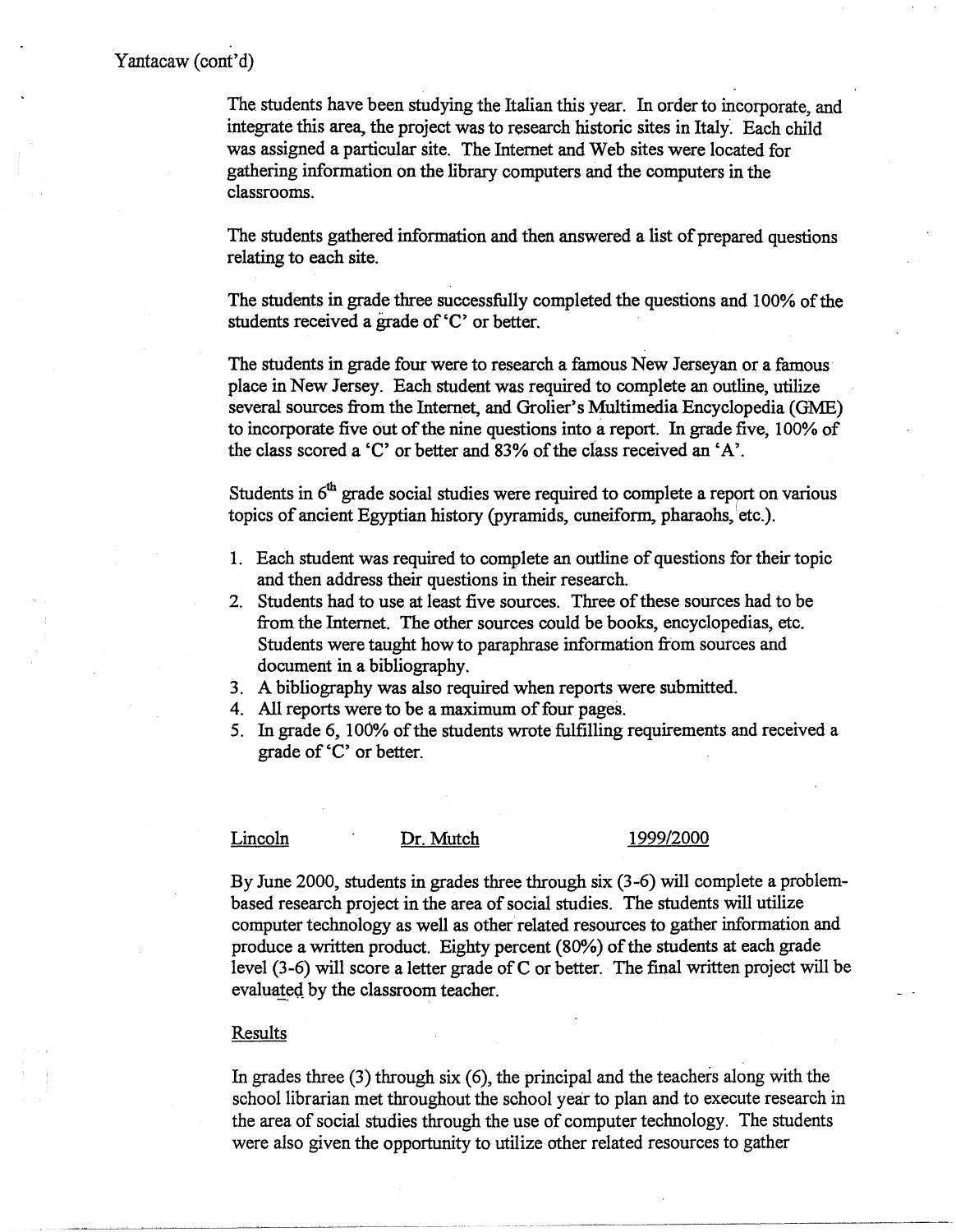# Lincoln (cont'd)

information and produce a written product. With the combined effort of the staff and learners, social studies projects were completed. The letter grade for the papers was given by each homeroom teacher. The average score for pupils at the third grade level was a  $(B<sup>+</sup>)$ , at the fourth grade level a  $(B<sup>+</sup>)$ , at the fifth grade level a  $(B<sup>+</sup>)$ , and at the sixth grade level a  $(B)$ . Thusly, 80% of the youngsters achieved a score of  $(B<sup>+</sup>)$  or better on their final projects.

By June 2000, students in grades one and two (1&2) will demonstrate confidence in solving open-ended questions in mathematical problem solving where a situation is presented and students are asked to communicate a response. The questions will have two or more parts, and require both numerical responses and explanations or mathematical arguments, which help reveal thought processes employed by the students.

Possible responses may include the following:

- Demonstration of a procedure
- Written explanation
- Diagram to fit specific condition or enhance an explanation
- Description or extension of a pattern·

Responses will be holistically scored using the New Jersey ESPAMathematics Generic Rubric (3-0). A minimum of 80% of the students will achieve an average score of at least 2 or better on a grade-level assessment, consisting of five openended questions assessing proficiency in mathematical problem solving, to be administered during the last months of the school year. By June 1999, students in first and second grades (1-2) will demonstrate proficiency in speaking through preparing a speech based on a given prompt. Students will be given preparation time and materials to develop visuals. A minimum of 80% of the students in grades 1-2 will demonstrate proficiency by scoring at least a 2 on the statedeveloped rubric for scoring the speaking component of the fourth grade ESPA.

### **Results**

The principal and the teachers met to discuss related open-ended math responses, as well as the rubric of evaluation for grades one (1) and two (2). The teachers taught designated Mathematics curricula and methods of answering open-ended math questions at their specific grade levels. Then, the teachers prepared openended math questions for the different grade levels performance. With the combined efforts of the staff and the learners, the average rubric score for grades two  $(2)$  was 2.5 and for grade one  $(1)$  a 2.5. Thusly, the goals for demonstrating proficiency in responding to open-ended math questions at each grade level were met. More than 80% of the students met the standard.